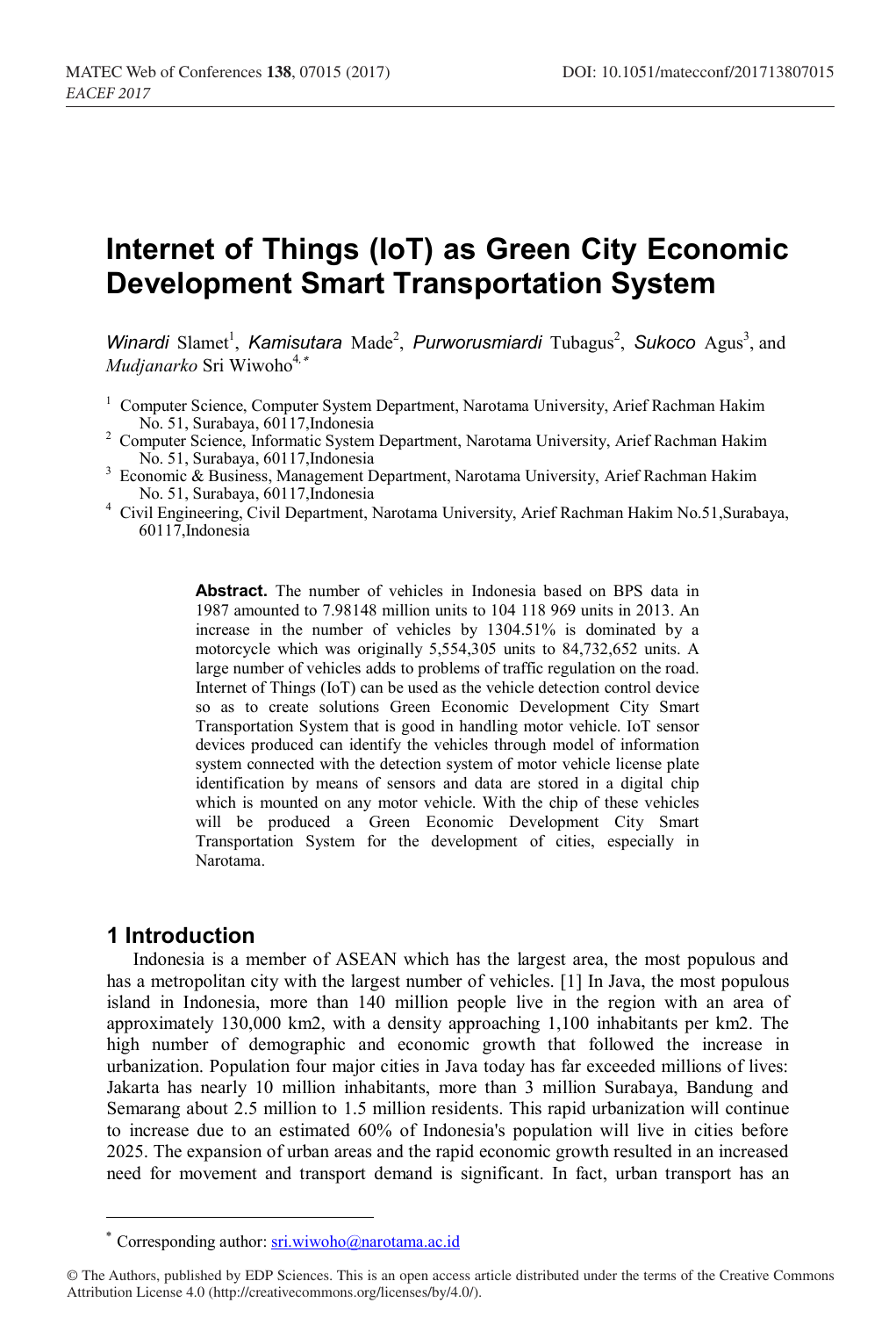important economic impact. This condition requires Reduction Strategy Congestion City, which is intended to reduce the burden of congestion in urban areas by strengthening the Management Needs Transportation or a Transportation Demand Management (TDM) with Electronic Road Pricing (ERP), the parking system and the construction of the BRT system, the MRT and improve Traffic Supply Management (TSM) with the development of Intelligent Transportation Systems (ITS). Intelligent Transport Systems (ITS) to regulate the management capacity and priorities so as to create an environmentally friendly city. [10] Indonesia has a population of 248 818 100 people, an area of 1,910,931.32 km<sup>2</sup> and the number of motor vehicles as 104.118.969unit. Statistics Indonesia (2017), the growth of motor vehicles in July 2016 reached 124 348 224 units consist of private cars, motorcycles, buses, and trucks. Growth potential vehicle traffic congestion and the potential for traffic violations are also getting bigger. Limited number of traffic officers will have difficulty in monitoring and vehicle settings. The composition of the number of traffic officers and the number of vehicles is not impartial. Solving these problems can be reduced using components such as digital chip attached on the vehicle license plate. Identification of any motor vehicle digitally facilitate supervision and regulation by traffic officers. Digital chip contains the identity of the motor vehicle and emitted continuously while in a highway through a wifi signal. The test was conducted on a digital chip limited area of Narotama, Surabaya, Indonesia.

# **2 System Description 2.1 Internet of Things (IOT)**

Internet of Things (IOT) means "an open network of devices or things that are uniquely addressed based on standard communication protocols", the which is a novel prototype that is rapidly gaining ground in the scenario of modern wireless communications. The basic idea here is that the Omnipresence of a multifarious things or objects such as RF tags, sensors, actuators, mobile devices / things, etc are Able to interaction with each other to Obtain common goals through unique schemes of inscribing. The flairs offered by the IOT help in flourishing un-hackneyed protocols in varied domains (1) Traffic transportation and Logistics domain. (2) Healthcare domain (3) Smart environment (home, office, plant) domains. (4) Private and Social domains.

# **2.2 Positioning**

A GPS consists of three distinct parts as it is embellished in the following Figure 1. Reviews These three parts are: the satellites in orbit, the ground control stations, and the users (satellite receivers found in land, air, sea). For the part of satellites in orbit, out of the twenty four, twenty-one are in operation. 21 Among These four satellites are visible at any time from any station on earth. The latitude and longitudinal position for each specific station is feasible to be Obtained in the form of 'x', 'y' and 'z' coordinates (position vector). The information concerning the speed  $(dx / dt, dy / dt, dz / dt)$  of a vehicle IS ALSO available all over the world, at any time, and under all weather conditions. Ground control station contains a master control station, monitoring station and injecting station. The master manipulates the satellite ephemeris and correction criterion of satellite clock, and injection of the data into the Reviews These satellites. Moreover it controls the satellite and issues Ordinance to it as well as associates in monitoring. Monitoring station perceives the reception of satellite signals; superintending the working status of satellites; injecting station effectuates the injection of satellite ephemeris and clock correction parameters of satellite.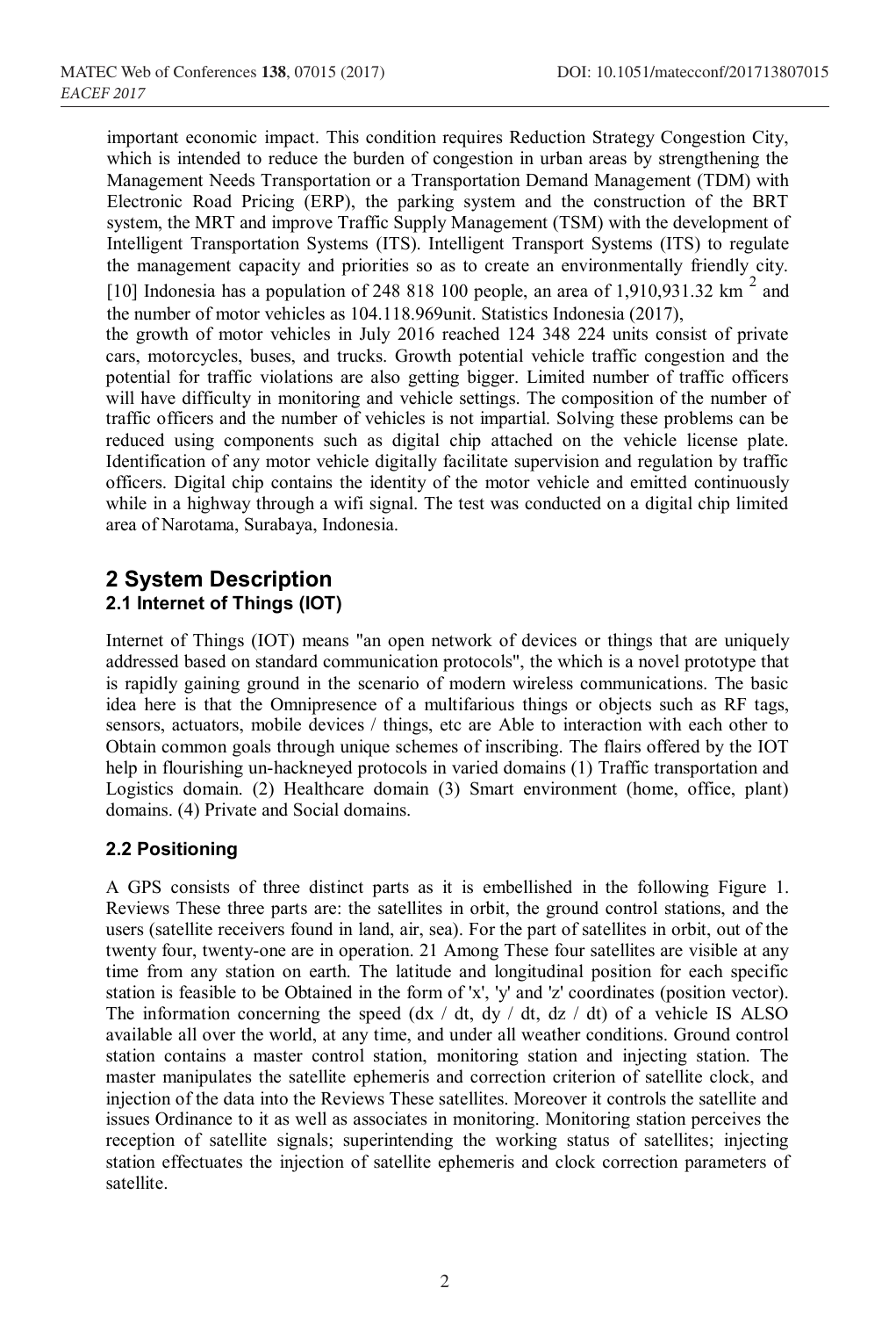

**Fig. 1.** Parts of GPS

### **2.3 Green Transport**

[2] Green transport is sustainable transport concept is the use of environmentally friendly technology in an effort to meet the transportation needs of the community. In the context of urban planning, this concept is translated as an effort to improve community facilities for bikes, pedestrians, communication facilities, as well as mass public transport provision inexpensive and environmentally friendly such as electric trains and other public transportation to reduce private vehicle. [6] They are people, ideas, networks, knowledge, planning and visions. Later in the paper they will be illustrated, showing how they connect and interaction in the proposed draft strategy for Cluj-Napoca Romania. A smart city is a connected city. Just like the cases Analyzed in the previous pages, the which both located in strategic locations and poses an extremely well developed and advanced Infrastructures, representing around mobility hubs in their area. That is also available for Cluj-Napoca, a city which is said to be located in a advantaging position.



**Fig.2.** Conceptual Elements of Smart City. Own Sources [8]

[11] Center is a state of not moving a motor vehicle or motor can be the start of a journey to a specific period in accordance with the circumstances and needs require an area as stops were organized by the government and other parties who may be individuals or business entity. Various patterns are applied management in several cities in Indonesia and even in other countries, including in Malaysia. Parking problems do occur in various countries around the World. Parking management are applied starting with the conventional management and use of the latest management in the form of digital infrastructure. In the Klang Valley, vehicle ownership is an exceptional factor and plays a significant role in the Influencing parking demand as there are around 500,000 new vehicle registrations added to the region every year [5]. Also Malaysia tops the list as the country with the third highest car ownership in 2014, 88% of Malaysian car Also owners intend to upgrade Reviews their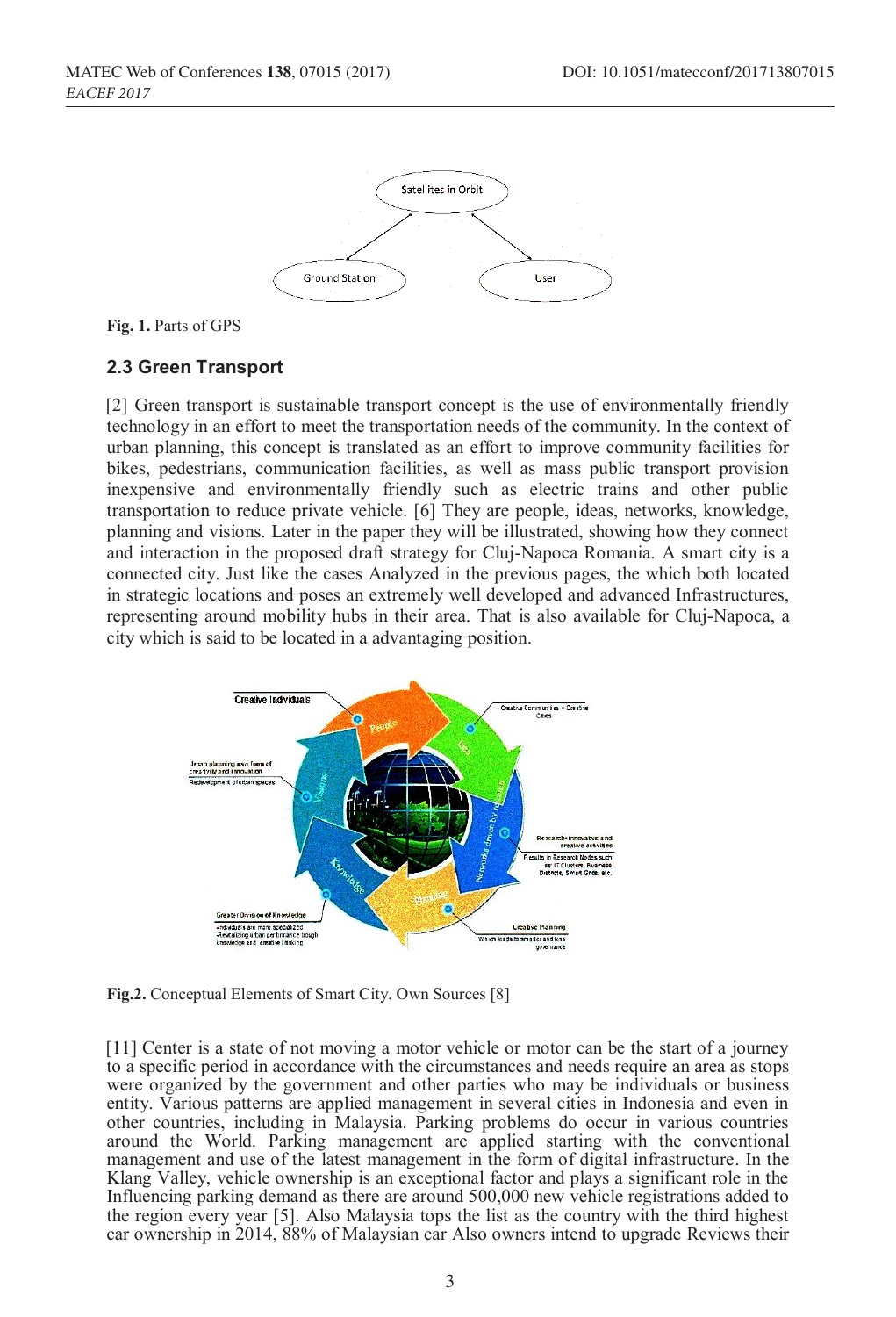vehicle when they are financially-able [8]. With car ownership in the growing trend, the parking demand in the Klang Valley, especially at rail stations, is expected to increase is.

### **2.4 Management Needs Transport**

[12] The elements of the transportation demand management (Transportation Demand Management (TDM)) consists of:

- 1. Restricting access to cars by improving public transport services and provide an incentive for users commuters.
- 2. Reduce car mobility reallocation of road space and limited traffic zones by improving public transport services, improving infrastructure buses, bicycles, pedestrians and improving mobility options
- 3. Land use planning are integrated with non-motorized transport planning
- 4. Repression / law enforcement through awareness-raising community awareness of traffic

### **2.5 Vehicle Identification Numbers**

In the Law of the Republic of Indonesia Number 22 Year 2009 regarding traffic and road transport regulates TNKB as vehicle registration and vehicle identity to be registered. In article 64 to article 70 and article 78 regulates the process of registration and identification of vehicles and issued BPKB, vehicle registration, and TNKB as proof of identity of the motor vehicle. The shape of the motor vehicle identity issued by the police are as follows:



**Fig.3** Form BPKB, vehicle registration, and TNKB

Such deficiencies should be owned by every owner of a motor vehicle, when driving a motor vehicle shall be equipped TNKB attached to the motor vehicle at the front and rear of a motor vehicle and a driver must carry vehicle registration as proof of driving a motor vehicle in accordance with Government Regulation No. 80 of 2012 and a driver's license as the identity of a driver who has been authorized by the police for driving a motor vehicle on the road in accordance with the type of vehicle. Installation TNKB vehicles conforming to the standards is as follows:



**Fig.4**. Installation Number Plate (TNKB)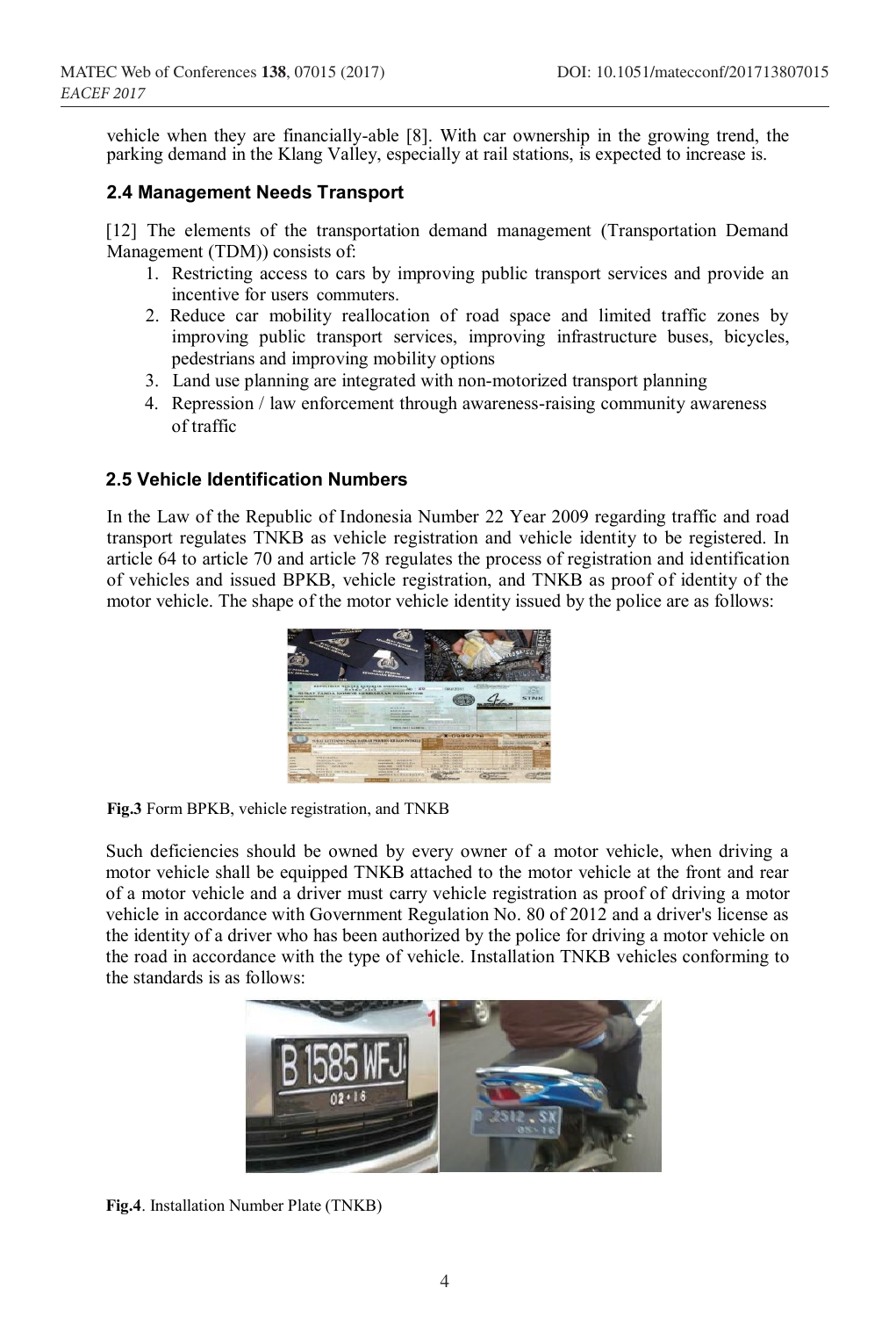# **3 Methodology**

### **3.1. Vehicle Identification Numbers**

Hardware Design of Digital Vehicle Identity

Identification of the vehicles were built using a chip ESP8266 provides vehicle data and the owners are always transmitted continuously via a wifi signal.



**Fig.5.** System Block Diagram

Every motor vehicle both cars and motorcycles are all given a chip that contains the identity of the vehicle as listed in the vehicle registration date. The chips are used to store the identity of a motor vehicle using the ESP8266. This chip will be given identity (SSID) in the form of any motor vehicle license plate number because it is unique (different every motor vehicle).



**Fig.6.** Embedded Chip Identification of Vehicles to ESP8266

Once all the data entered ESP8266 paired subsequent chip in a motor vehicle and serves as a client that transmits data. If found access point then this chip will connect and provide access point SSID to subsequently forwarded to the server to be recorded in the vehicle identification data base. Each client will have an IP that is obtained from the configuration after connecting with the wifi signal at the access point. Computer and chip ESP8266 must be connected to the same access point. Once the chip is filled ESP8266 next vehicle identification chip is mounted on a motor vehicle in accordance with the license plate number.



**Fig.7.** Vehicle Identification Digitally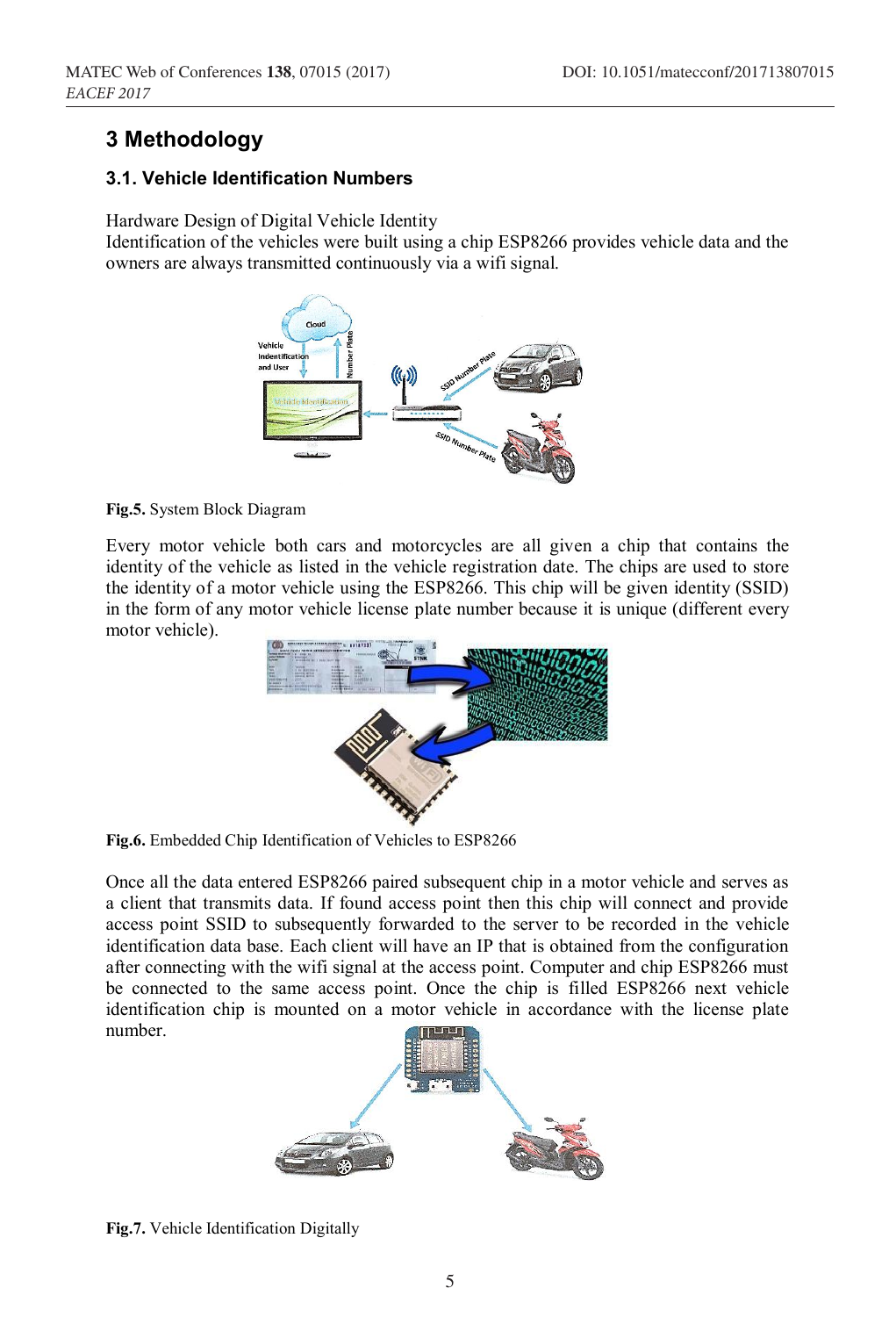#### **3.2 Data Flow Analysis**

#### **Design Software**

To realize this motor vehicle identification required two software namely Arduino IDE and PHP. ESP8266 chip is programmed using the Arduino IDE and Server using PHP. Arduino software to design hardware for the client and the router while PHP for the purpose of designing the web service.



**Fig.8.** Flowchart Client

For client hardware mounted on a motorcycle or car in the form of chips ESP8266 with a program filled in the form of police numbers are used as SSID *(Service Set Identifier)* using the Arduino IDE and emitted continuously by a wifi signal.



**Fig.9.** Flowchart Router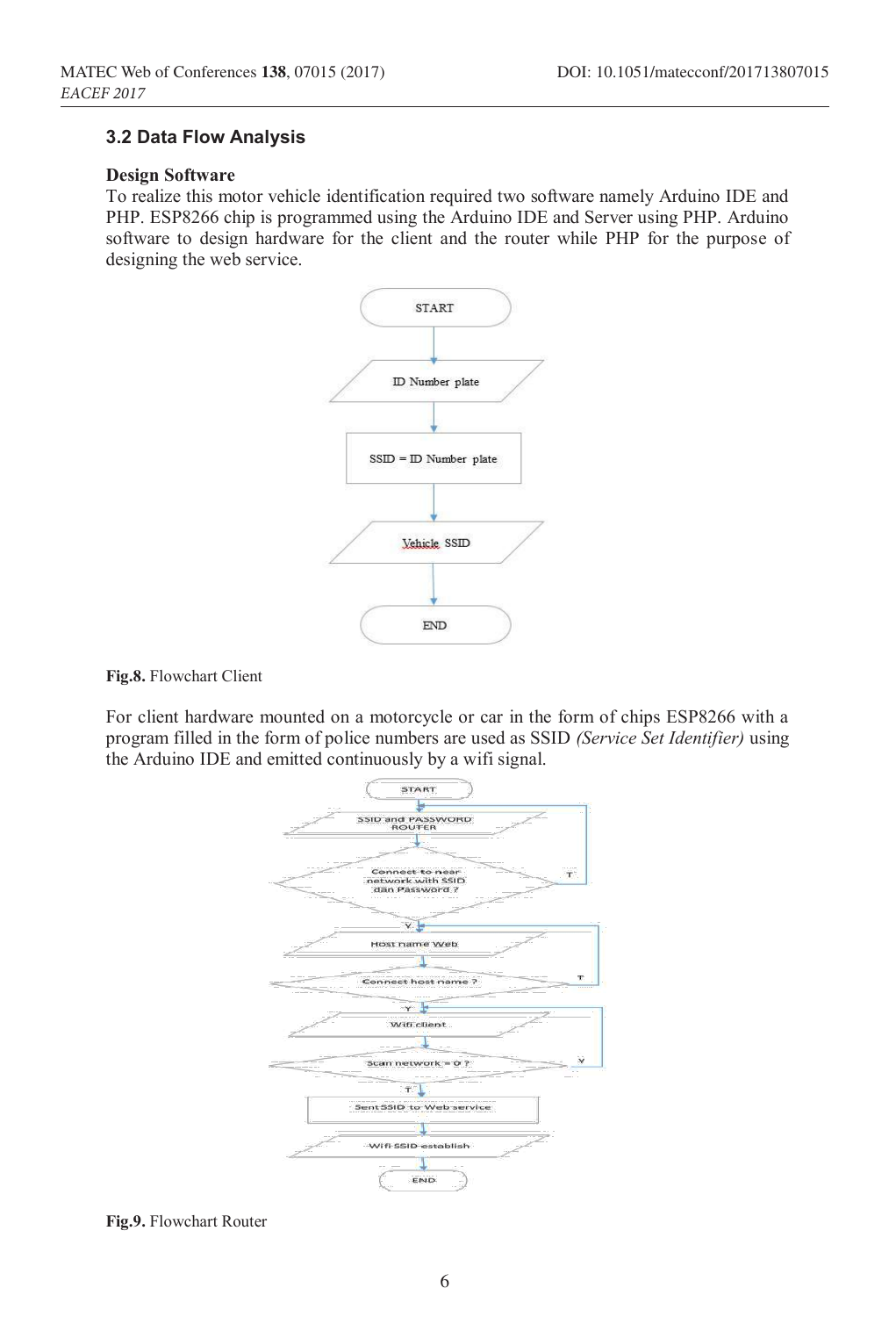In this router also uses the chip ESP8266 filled program to detect the presence of a motor vehicle by capturing SSID motor vehicle emitted through a wifi signal. This router must first be connected to the Internet network via the access point nearby. The domain name system, or commonly abbreviated as DNS is a system that serves to translate IP addresses into domain names and vice versa, from domain names to IP addresses. Thus, the host computer sends queries in the form of a computer name and domain name server which is then mapped into an IP address by the DNS. After getting the IP and the next router will scan the wifi signal from the client (SSID motor vehicles) whether there are vehicles which are located around the router, If any SSID motor vehicle router will send the SSID to the server (web service) then the web server will bring the SSID the.



**Fig.10.** Flowchart Web Service

Once the router sends the SSID of the motor vehicle to the web service next system will check the database if the SSID is already registered or not, if not it will display the license plate number of the vehicle only, while when it is registered with the web service will show complete data motor vehicle besarta the identity of the vehicle owner motorized. The existence of the motor vehicle will be stored in the database and displayed on the monitor screen.

### **4 Results Analysis and Discussion**

After designing the hardware client and the router using Wemos ESP8266 and identity database servers to accommodate motor vehicles. Routers are placed around the parking area off parking the motorcycle and the car park for the wifi signal range of about 10 meters. This router will capture client wifi signal in the form of motor vehicle setup SSID form plate number (license plate number). Then the router will forward the SSID to the data server and then be displayed on the monitor screen in the form of the identity of the motor vehicle.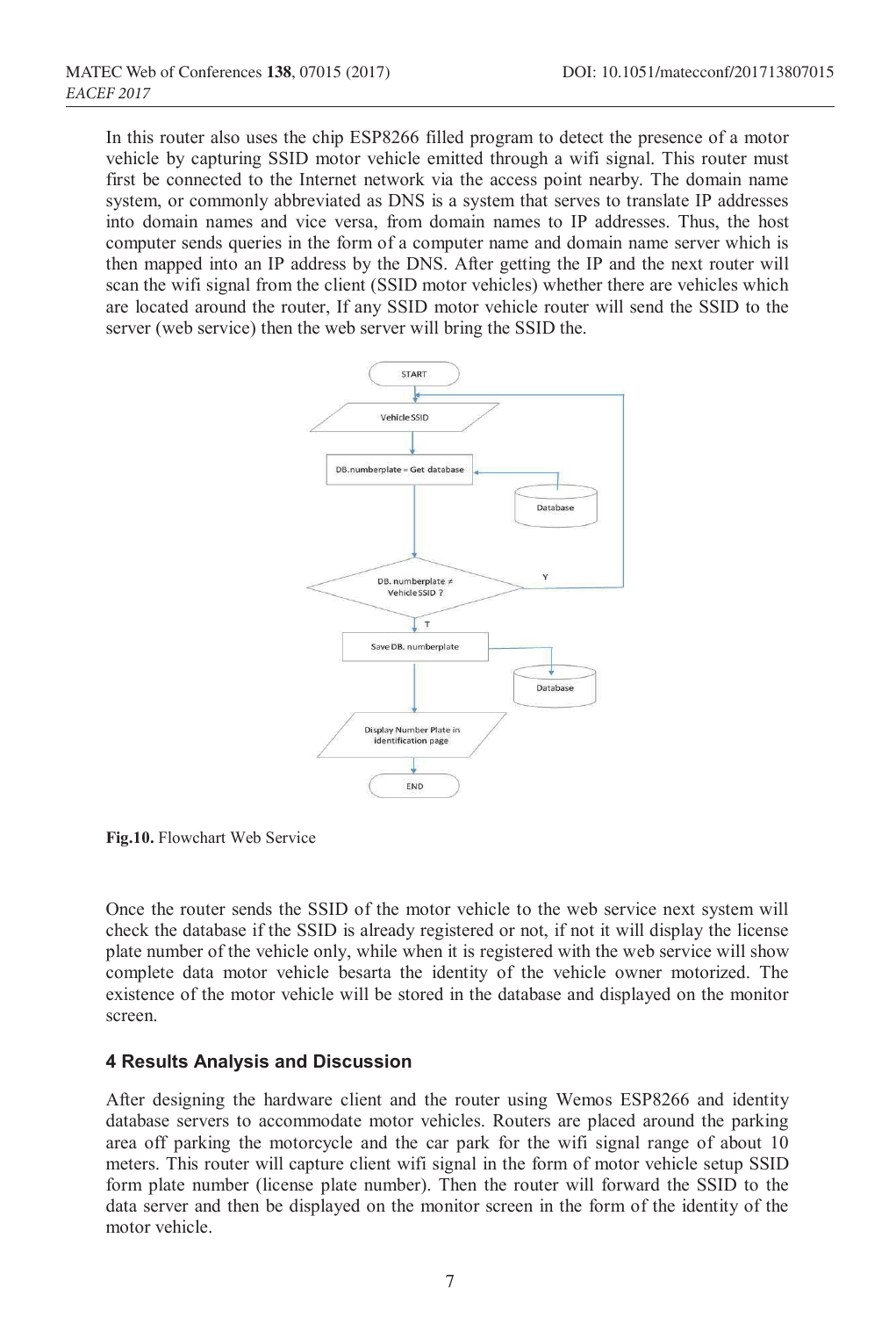

**Fig.11.** Router Installation

ESP8266 chips that function as a client filled by the identity of the motor vehicle in the form of police numbers, then the chip would emit wifi signal continuously until it was discovered by a router. In this case the identity of the motor vehicle license number L 6125 QZ police, license plate number is used as the SSID name of the client. Every motor vehicle shall have a different SSID for using the identification number issued by the authorities, namely the police, and indeed any motor vehicle license number will be different.



### **Fig.12.** Identification Motorcycles

As with motorcycles, cars were given chip ESP8266 who has filled the car's identity .. Identification of complete vehicles and vehicle owners are stored in the database server. In places parker Narotama University campus area in pairs of a router to identify vehicles that are around the router. The router will always scan wifi signals are scattered around, but the only format number plate only to be captured by the router and forwarded to the server to display the identity of a motor vehicle on the screen. This router will automatically send data to the server when the client has a wifi signal formats such as vehicle license plate. In this case use xenia car with police number L 1676 HB in parking near university mosque Narotama.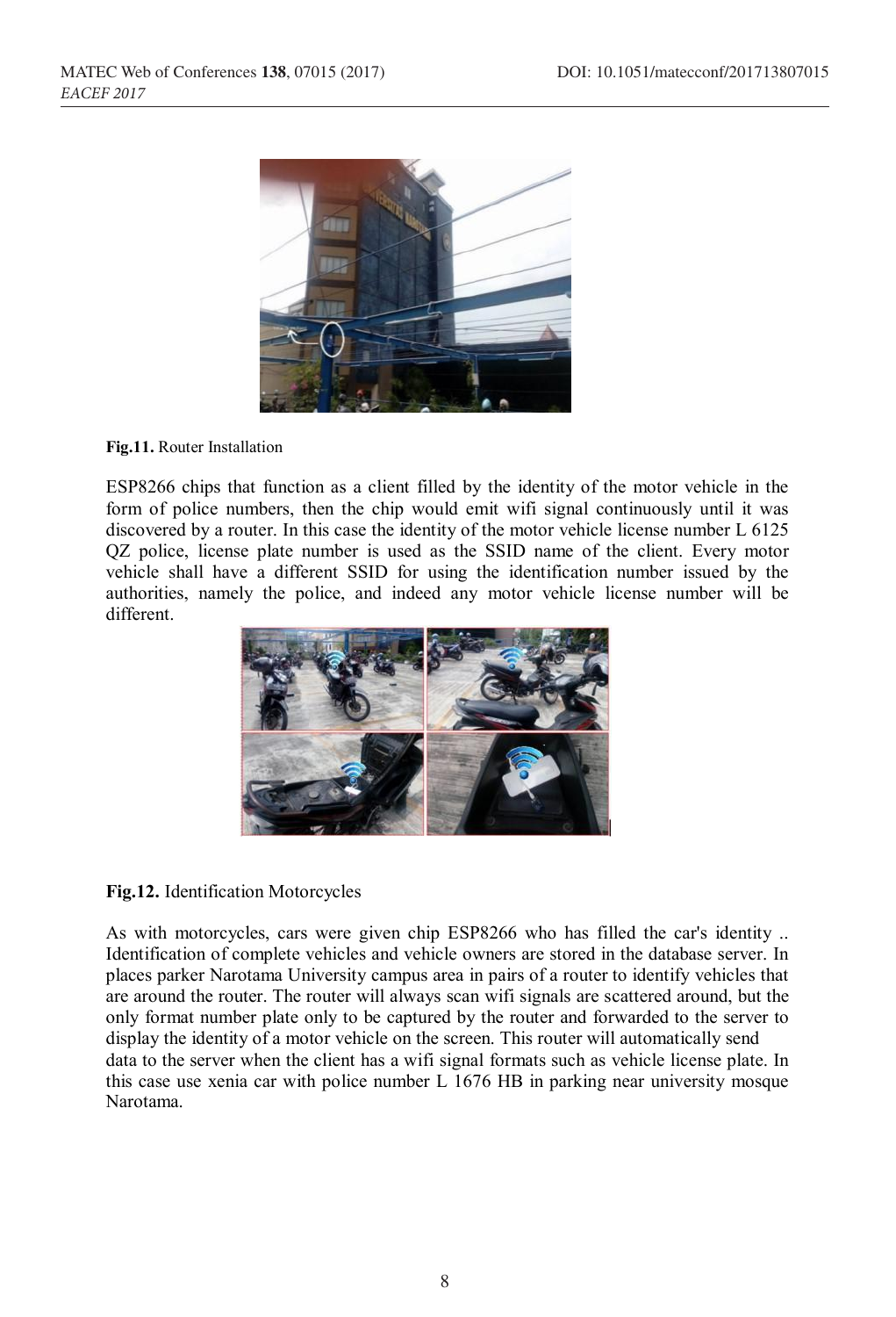

**Fig.13.** Identification Car

Regular users of motor vehicles to the campus of the University Narotama obliged to register the identity of the vehicle to a server computer to be recorded in the database of vehicle owners. Entitled to enter the motor vehicle identity data is the admin of this system. If you are already registered then the system will display the data of the motor vehicle owner, if a motor vehicle license plate will be displayed any time and date and hours of admission to college.



**Fig.14.** Database Own Vehicle

Vehicle data has been embedded in the chip ESP8266 in the motor vehicle will be recognized by a router that has been installed at certain places that can reach the existence of a motor vehicle. The signals emitted by the client will be caught by the next router and client SSID will be forwarded to the data server to retrieve the database that was inputted in its own server and will be displayed in a monitor to detect vehicles which are located around the router. For the time being displayed in this system is the last number of police and he is connected with the router. Data can be developed so that is displayed in the system more complete.

| identification |                     | Home. | <b>Indetinkası</b> | users | Log out |
|----------------|---------------------|-------|--------------------|-------|---------|
| <b>NOPOL</b>   | <b>LAST SEEN</b>    |       | DETAIL             |       |         |
| 6125.07        | 2017-10-23 16:52:20 |       | Detail Fenoquna    |       |         |
| AG 7 BO        | 2017-10-23 16:52:16 |       | Detail Pengguna    |       |         |
| W 1306 TR      | 2017-10-23 16:52 10 |       | Detail Pengguna    |       |         |
| AG 7 BO        | 2017-10-23 16:51:40 |       | Detail Pengguna    |       |         |
| W 1306 TR      | 2017-10-23 16:51:25 |       | Detail Pengguna    |       |         |
| L 6125 QZ      | 2017-10-23 16:50:46 |       | Detail Pengguna    |       |         |
|                |                     |       |                    |       |         |

**Fig.15.** List Vehicle Identified